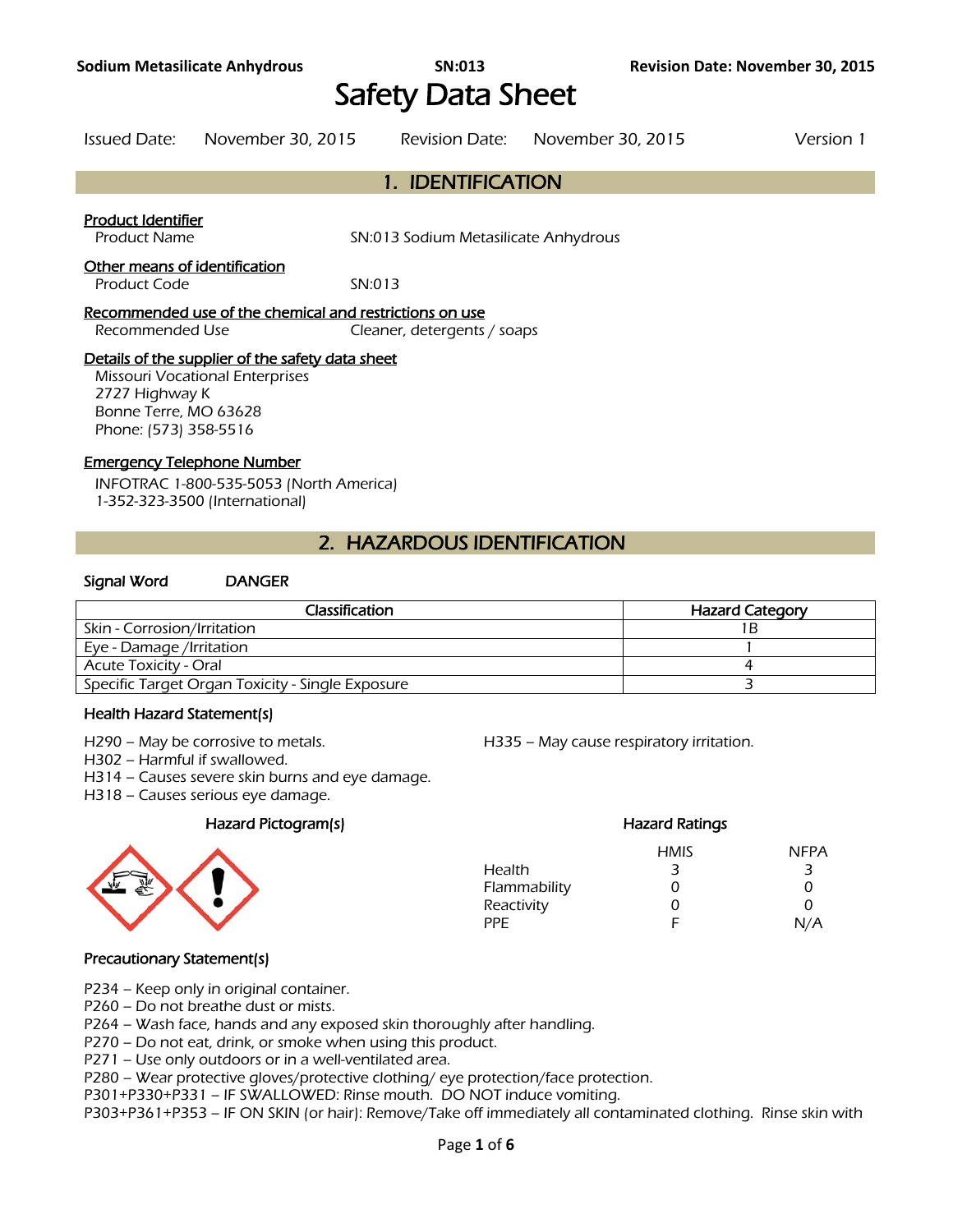water/shower.

P304+P340 – IF INHALED: Remove victim to fresh air and keep at rest in a position comfortable for breathing. P305+P351+P338 – IF IN EYES: Rinse cautiously with water for several minutes. Remove contact lenses, if present and easy to do. Continue rinsing.

P310 – Immediately call a POISON CENTER or doctor/physician.

P391 – Collect spillage.

P403+P233 – Store in a well-ventilated place. Keep container tightly closed.

P405 – Store locked up.

P406 – Store in a corrosive resistant container with a resistant inner liner.

P501 – Dispose of contents and container in accordance with applicable local, regional, national, and/or international regulations.

# Potential Health Effects

| <b>Skin Contact</b> | May cause skin corrosion/irritation/burns. |
|---------------------|--------------------------------------------|
| Eye Contact         | May cause eye damage.                      |
| <b>Inhalation</b>   | May cause respiratory irritation.          |
| Ingestion           | May be harmful if swallowed.               |

# 3. COMPOSITION/INFORMATION ON INGREDIENT

| <b>Chemical Name/Pure Substance</b> | CAS#      | Weight-% |
|-------------------------------------|-----------|----------|
| Sodium Metasilicate                 | 6834-92-0 | 95-99    |
| Sodium Carbonate                    | 497-19-3  | 0-3      |
| Water                               | 7732-18-5 | 0-2      |
|                                     |           |          |

\*\*If Chemical Name/CAS No is "proprietary" and/or Weight-% is listed as a range, the specific chemical identity and/or percentage of composition has been withheld as a trade secret.

# 4. FIRST-AID MEASURES

General Advice If you feel unwell, seek medical advice (show label where possible).

- Eye Contact Rinse cautiously with water for several minutes. Remove contact lenses, if present and easy to do. Continue rinsing for at least 15 total minutes. Get medical advice/attention.
- Skin Contact Brush off excess chemical and immediately flush contaminated areas with plenty of water. Take off contaminated clothing. Wash contaminated clothing before reuse. If skin irritation persists, call a physician.
- Inhalation Remove victim to fresh air and keep at rest in a position comfortable for breathing. Call a POISON CENTER or doctor/physician if you feel unwell.
- **Ingestion** Rinse mouth. Do NOT induce vomiting. Call a POISON CENTER or doctor/physician if you feel unwell. If vomiting occurs, give water to further dilute the chemical.

# Most important symptoms and effects

 Symptoms Prolonged contact may cause painful stinging or burning of eyes and lids, watering of eye, and irritation. Prolonged contact may even cause severe skin irritation or mild burn. Inhalation may cause irritation, redness of upper and lower airways, coughing, laryngeospasm and edema, shortness of breath, bronchoconstriction, and possible pulmonary edema. Ingestion may cause irritation, swelling, and perforation of upper and lower gastrointestinal tissues. Permanent scarring may occur.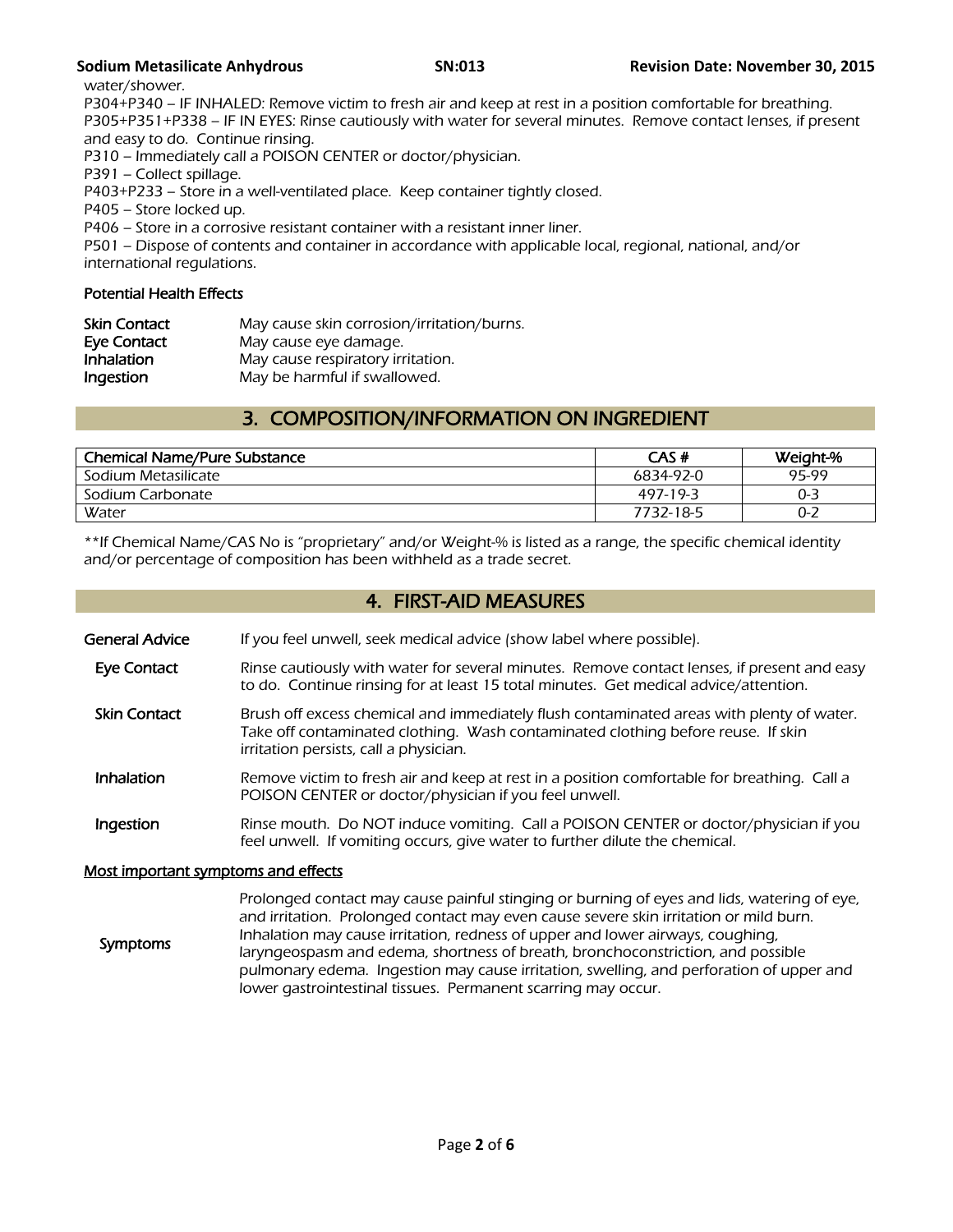### Extinguishing Media

Suitable Extinguishing Media: Use extinguishing media that is appropriate to local circumstances. Unsuitable Extinguishing Media: Not determined.

### Specific Hazards Arising from the Chemical

Components of this product may decompose upon heating to produce corrosive and/or toxic fumes.

### Protective equipment and precautions for firefighters

As in any fire, wear self-contained breathing apparatus pressure-demand, MSHA/NIOSH (approved or equivalent) and full protective gear. Move container from fire area if it can be done so without risk. Avoid inhalation of material or combustion by-products. Stay upwind and keep out of low areas.

# 6. ACCIDENTAL RELEASE MEASURES

#### Personal precautions, protective equipment and emergency procedures

| Personal precautions                              | Do not get in eyes, on skin, or on clothing. Avoid creation of dust. Avoid<br>breathing dust. Do not eat, drink, or smoke in areas where this material is<br>used. Wash thoroughly after handling. Wet material may pose a slipping<br>hazard. |
|---------------------------------------------------|------------------------------------------------------------------------------------------------------------------------------------------------------------------------------------------------------------------------------------------------|
| <b>Environmental precautions</b>                  | Do not flush into surface water or sanitary sewer system. See Section 12<br>for additional ecological information.                                                                                                                             |
| Methods and material for containment and clean up |                                                                                                                                                                                                                                                |
| <b>Methods for Containment</b>                    | Prevent further leakage or spillage if safe to do so.                                                                                                                                                                                          |
| Methods for Clean up                              | Shovel dry material into suitable container. Vacuum any remaining<br>material into a suitable container. Liquid material may be removed with a<br>vacuum truck. Wet material is slippery under foot.                                           |

# 7. HANDLING AND STORAGE

#### Precautions for safe handling

Handle in accordance with good industrial hygiene and safety practice. Use only in well ventilated areas. Do not breathe dust. Wash face, hands, and any exposed skin thoroughly after handling. Use personal protection recommended in Section 8.

#### Conditions for safe storage, including any incompatibilities

Storage Conditions Keep containers tightly closed in a dry, cool and well-ventilated place. Store locked up.<br>Incompatible Materials Can generate heat when mixed with acids. When wet, flammable hydrogen gas may Can generate heat when mixed with acids. When wet, flammable hydrogen gas may be produced from prolonged contact with alkali sensitive metals such as: aluminum, brass, bronze, copper, lead, tin, zinc.

# 8. EXPOSURE CONTROLS/PERSONAL PROTECTION

| Chemical<br>Name         | -<br>. (¶l⊨ .<br>v<br>nı | <b>OSHA PEI</b><br>--    | NK |
|--------------------------|--------------------------|--------------------------|----|
| $\overline{\phantom{0}}$ | $\overline{\phantom{a}}$ | $\overline{\phantom{0}}$ | -  |
|                          |                          |                          |    |

# Appropriate engineering controls

Engineering Controls Apply technical measures to comply with the occupational exposure limits.

#### Individual protection measures, such as personal protective equipment

Eye/Face Protection Wear approved safety goggles.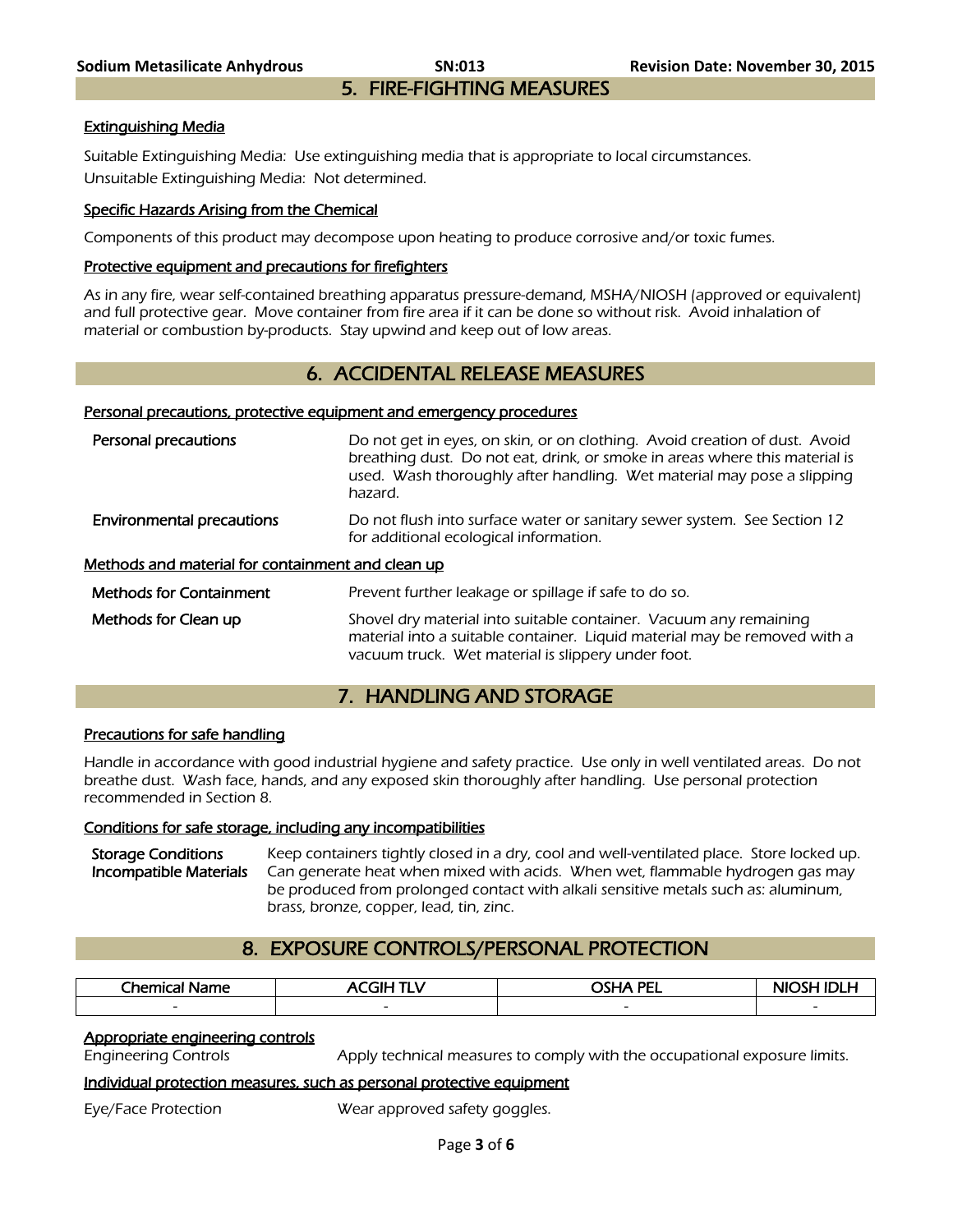General Hygiene Considerations

Skin and Body Protection Wear appropriate clothing to prevent repeated or prolonged skin contact.

Respiratory Protection Ensure adequate ventilation, especially in confined areas. For limited exposure use a N95 dust mask.

> Do not eat, drink, or smoke when using this product. Wash contaminated clothing before reuse. Handle in accordance with good industrial hygiene and safety practice.

# 9. PHYSICAL AND CHEMICAL PROPERTIES

# **Appearance**

 $\mathsf{pH}$  12.7 1% solution Melting Point/Freezing Point Boiling Point/Boiling Range Not determined **Flash Point** Not flammable Evaporation Rate Not determined Flammability (Solid, Gas) Not flammable Upper Flammability Limits Not flammable Lower Flammability Limits Not flammable Vapor Pressure Not determined Vapor Density<br>
Specific Gravity<br>
Not determined Water Solubility Solubility in other solvents Not determined Partition Coefficient Not determined Auto-ignition Temperature Mot determined Decomposition Temperature Not determined Viscosity **Not determined** Explosive Properties Not determined Oxidizing Properties Not determined

1990 °F Not determined 16% @ 20 °C

Physical State **Solid** Solid Scotless Color Colorless Color Colorless<br>Color Color Threshold Not Determined Color White to faintly colored **Odor Threshold** Not Determined

Property **Example 2** Values **Container Values Remarks - Method** 

# 10. STABILITY AND REACTIVITY

| Reactivity                                 | Not reactive under normal conditions.                                                                                                                                                                          |
|--------------------------------------------|----------------------------------------------------------------------------------------------------------------------------------------------------------------------------------------------------------------|
| <b>Chemical Stability</b>                  | Stable at normal temperatures and pressures.                                                                                                                                                                   |
| <b>Conditions to Avoid</b>                 | None known.                                                                                                                                                                                                    |
| Incompatible materials                     | Can generate heat when mixed with acids. When wet, flammable hydrogen<br>gas may be produced from prolonged contact with alkali sensitive metals<br>such as: aluminum, brass, bronze, copper, lead, tin, zinc. |
| Hazardous Decomposition<br><b>Products</b> | None known.                                                                                                                                                                                                    |
| <b>Hazardous Polymerization</b>            | Will not occur.                                                                                                                                                                                                |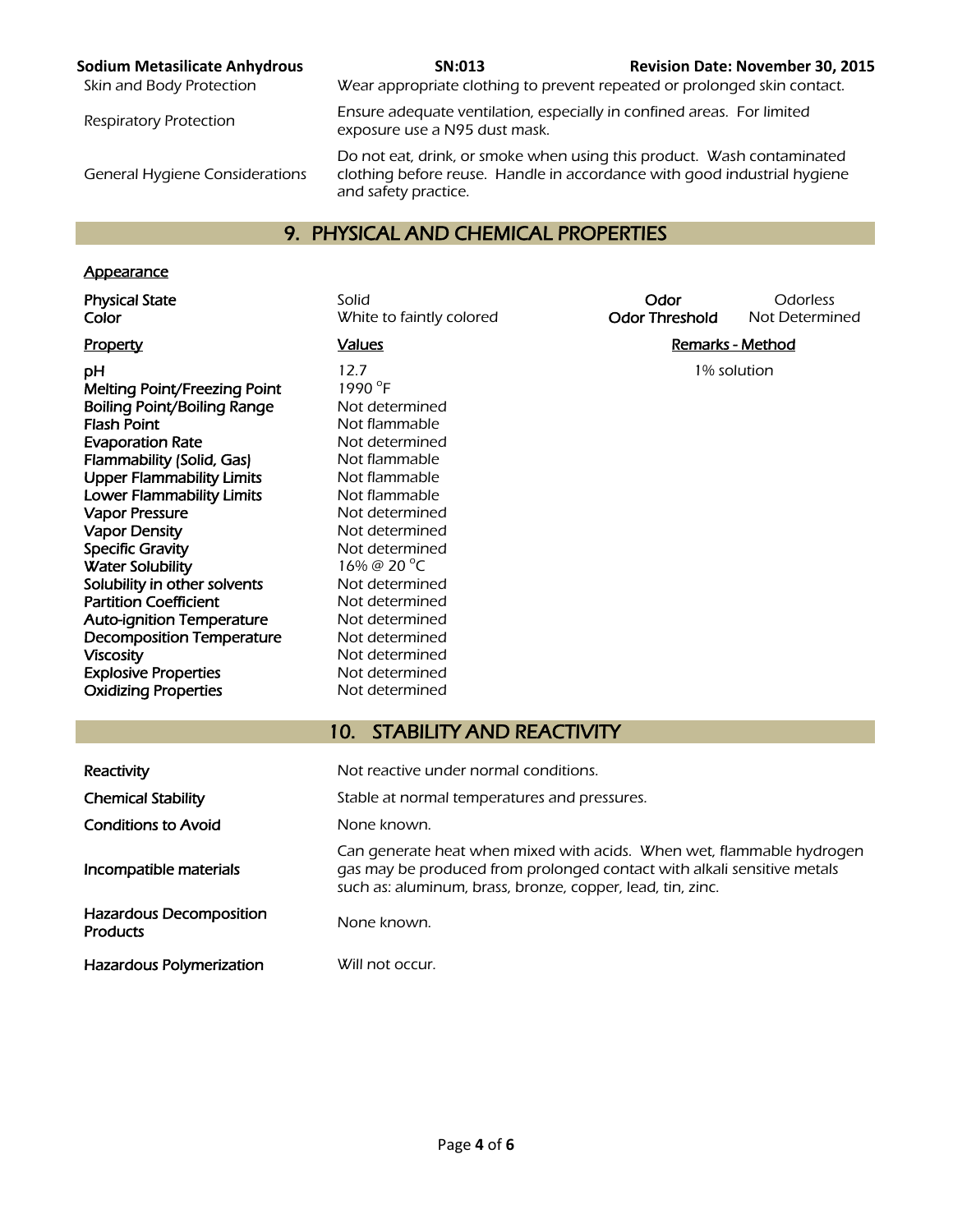**Sodium Metasilicate Anhydrous SN:013 Revision Date: November 30, 2015**  11. TOXICOLOGICAL INFORMATION

Toxicity Data

| Product Toxicity Data: Sodium Metasilicate Anhydrous                                                                                                                                                                                                                         |                                                                                                                                                                                |                                                                       |  |
|------------------------------------------------------------------------------------------------------------------------------------------------------------------------------------------------------------------------------------------------------------------------------|--------------------------------------------------------------------------------------------------------------------------------------------------------------------------------|-----------------------------------------------------------------------|--|
| LD50 Oral:                                                                                                                                                                                                                                                                   | LD50 Dermal:                                                                                                                                                                   | LC50 Inhalation:                                                      |  |
| 1280 mg/kg (Rat)                                                                                                                                                                                                                                                             | No data available                                                                                                                                                              | No data available                                                     |  |
| Standard Draize (Skin)                                                                                                                                                                                                                                                       | 250 mg/24 hours skin-human severe; 250 mg/24 hours skin-rabbit severe;<br>250 mg/24 hours skin-guinea pig moderate                                                             |                                                                       |  |
|                                                                                                                                                                                                                                                                              | <b>12. ECOLOGICAL INFORMATION</b>                                                                                                                                              |                                                                       |  |
| Ecotoxicity                                                                                                                                                                                                                                                                  |                                                                                                                                                                                |                                                                       |  |
| <b>Aquatic toxicity</b>                                                                                                                                                                                                                                                      | This material has exhibited moderate toxicity to aquatic organisms.                                                                                                            |                                                                       |  |
| <b>Fate and Transport</b><br>Biodegradation<br>This material is inorganic and not subject to biodegradation.<br>Persistance<br>This material is believed to persist in the environment.<br>This material is not expected to bioconcentrate in organisms.<br>Bioconcentration |                                                                                                                                                                                |                                                                       |  |
| <b>Additional Ecological Information</b>                                                                                                                                                                                                                                     |                                                                                                                                                                                | This material has exhibited slight toxicity to terrestrial organisms. |  |
|                                                                                                                                                                                                                                                                              | <b>13. DISPOSAL CONSIDERATIONS</b>                                                                                                                                             |                                                                       |  |
| <b>Disposal Instructions</b>                                                                                                                                                                                                                                                 | Dispose of in accordance with local, regional, national, and international<br>regulations.                                                                                     |                                                                       |  |
| <b>Hazardous Waste Code</b>                                                                                                                                                                                                                                                  | Not available.                                                                                                                                                                 |                                                                       |  |
| Waste from residues / unused<br>products                                                                                                                                                                                                                                     | Reuse or recycle if possible. Dispose of in accordance with local, regional,<br>national, and international regulations.                                                       |                                                                       |  |
| <b>Contaminated Packaging</b>                                                                                                                                                                                                                                                | Dispose of in accordance with local, regional, national, and international<br>regulations. Container rinsate must be disposed of in compliance with<br>applicable regulations. |                                                                       |  |
|                                                                                                                                                                                                                                                                              | <b>14. TRANSPORT INFORMATION</b>                                                                                                                                               |                                                                       |  |
| <b>Note</b>                                                                                                                                                                                                                                                                  | Please see current shipping paper for most up to date shipping information,<br>including exemptions and special circumstances.                                                 |                                                                       |  |
| DOT I.D. Number<br><b>DOT Proper Shipping Name</b><br><b>DOT Hazard Classes:</b><br>US DOT<br>Road (ADR)<br>Air (ICAO/IMDG)<br>Sea (IMO/IMDG)                                                                                                                                | <b>UN3262</b><br>Corrosive solid, basic, inorganic, n.o.s. (Sodium Metasilicate)<br>8<br>8<br>8<br>8                                                                           |                                                                       |  |
| <b>Packing Group</b><br><b>DOT Label</b>                                                                                                                                                                                                                                     | Ш<br>8                                                                                                                                                                         |                                                                       |  |